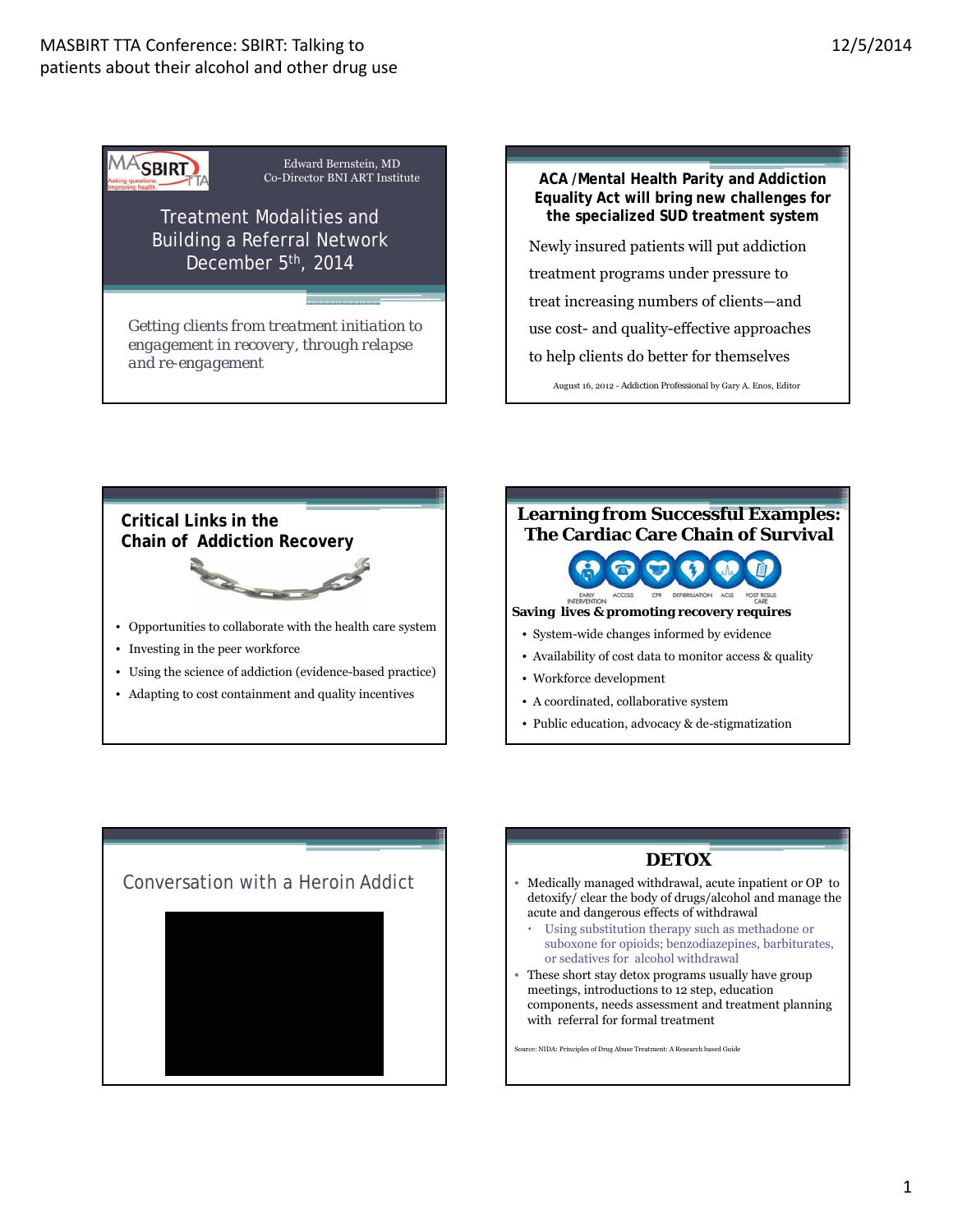#### **Many Treatment Modalities: The Road to Recovery Begins with a Single Step**

- Inpatient or OP medically managed withdrawal / detox
- Transitional and Residential Programs
- 12 Step AA/NA/CA (faith/spiritual fellowship)
- Intensive Outpatient/ Partial Hospitalization
- CBT/ MET outpatient counseling
- Group Counseling
- Medication assisted treatments
- x Methadone Maintenance, Buprenorphine/Suboxone
- x Naltrexone (Vivitrol) ; Acamprosate, Antabuse/Disulfim
- x Harm reduction approaches: OEND, Needle Exchange
- $\cdot$  SBIRT in the medical setting: ER, hospital, Primary Care

### **Post Detoxification Services**

- Long term Residential 6-12 months focuses on re socialization to develop personal accountability and responsibility and socially productive lives
- Outpatient programs vary in content, intensity, and duration and may offer group and individual counseling; suitable for clients with jobs and extensive social supports
- From NIDA: Principles of Drug Abuse Treatment: A Research based Guide

## **Evidence-Based Approaches to Addiction: NIDA, 2012**

- Pharmacotherapies
- Cognitive approaches: CBT and MET
- MATRIX model (coach) : 12 step, family education, urine tests
- Contingency management motivations / incentives
- Community reinforcement approach plus vouchers
- 12 step facilitation
- Family behavioral therapy
- Harm reduction strategies



**Medication-Assisted Treatment(MAT)** for Opioid and Alcohol Addiction



# • **Induction**: starting dose is determined and closely monitored for side effects  $(\bigwedge$ risk of OD) • **Stabilization**: body and brain adjust to new medication and dose is adjusted if necessary

- **Maintenance**: long-term phase of treatment (months-years)
- **Tapering**: medically managed withdrawal through gradually reduced doses (months)

Miller N. (2013). RSAT Training Tool: Medication Assisted Treatment (MAT) for Offender Populations. Available at: http://www.rsat-tta.com/Files/Trainings/FinalMAT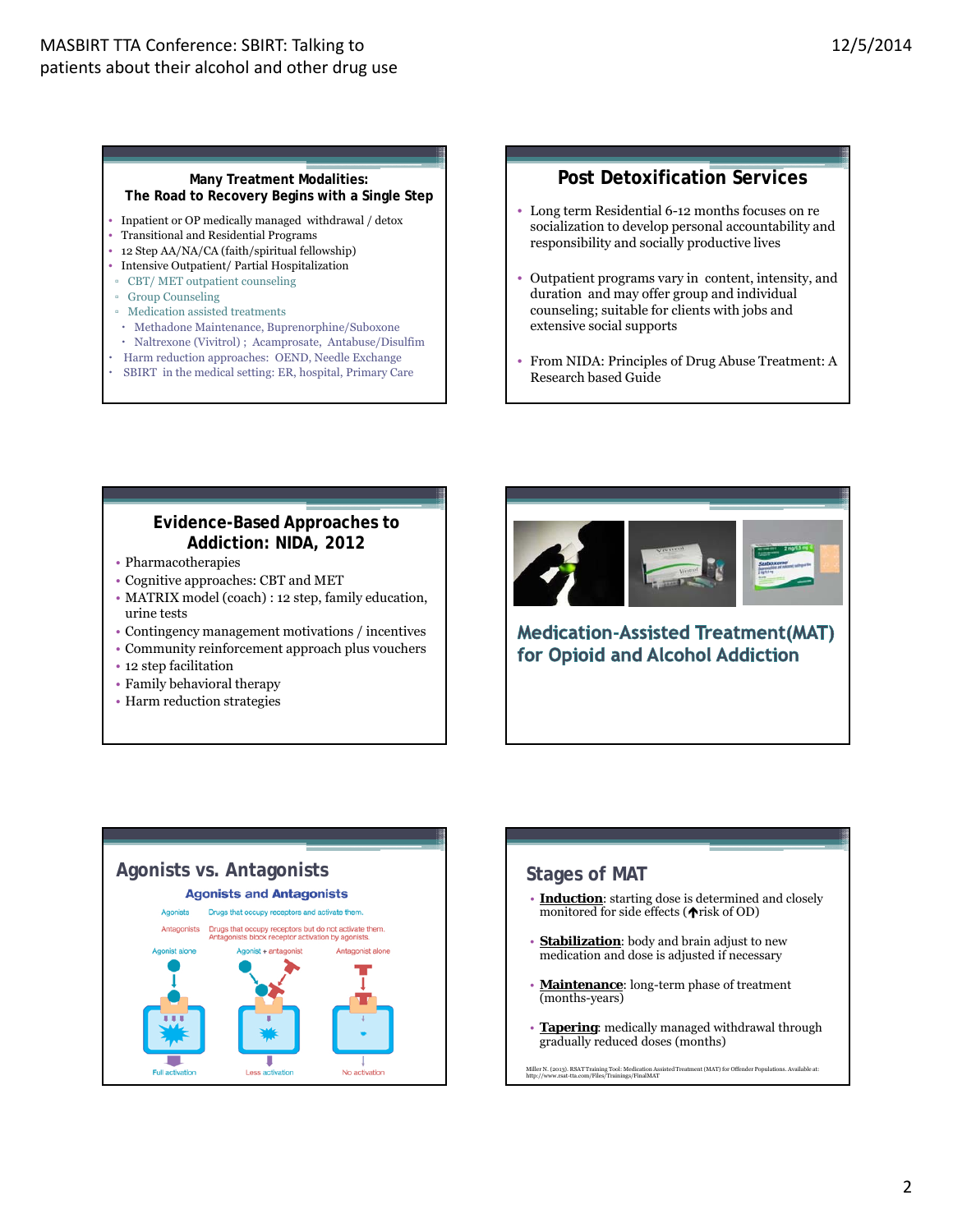#### **Medication for Drug Treatment**

- Buprenorphine & Methadone in the MA Medicaid study
- Buprenorphine was associated with more relapse prevention services, but mean annual spending was \$1,330 lower than methadone when used for maintenance treatment, even though buprenorphine is the more expensive drug.
- Mortality rates for opioid addiction were similar for buprenorphine and methadone. By contrast, mortality rates among those receiving drug-free treatment were 75% higher than the buprenorphine and methadone groups, and more than twice as high for those receiving no treatment.

Robin Clark et al Health Affairs; August 2011

#### **Medications for Alcohol Treatment**

- Naltrexone blocks opioid receptors that are involved in the reward effects of drinking and craving for alcohol. It has been shown to reduce relapse to problem drinking in some patients.
- XR-NTX shows a pattern of fewer days of intensive (i.e., inpatient) services with increased outpatient service utilization compared to other drugs.
- Alcoholism medications are associated with significantly and substantially lower detoxification and hospitalization utilization rates relative to similar patients who received no medication.
- Gastfriend D. Ann. N.Y. Acad. Sci. 1216 (2011) 144–166

## **Extended Release IM Naltrexone for Opioid Dependence**

- *Injectable extended-release naltrexone for opioid dependence: a double-blind, placebo-controlled, multicentre randomised trial*.
- XR NTX compared to placebo showed
- More weeks of abstinence
- Greater opioid free days
- Less craving
- Greater retention in treatment

Lancet, 2011

# **Risks Associated with Naltrexone**

- High risk of overdose when used with large amounts of opiates to override blocking effect
- High risk of overdose during opiate relapse due to decreased tolerance
- Risk of triggering withdrawal symptoms when used with opiates

Miller N. (2013). RSAT Training Tool: Medication Assisted Treatment (MAT) for Offender Populations. Available at: http://www.rsat-tta.com/Files/Trainings/FinalMAT

#### **Cognitive Behavioral Therapy**

- Helps clients "learn to identify and correct problematic behaviors by applying a range of different skills that can be used to stop drug abuse and to address a range of other problems that often co-occur with it."
- "A central element of CBT is anticipating likely problems and enhancing patients' self-control by helping them develop effective coping strategies." ▫ i.e. self monitoring to recognize craving and
	- situations that put them at risk for use

#### **Contingency Management Approaches**

- Patients receive tangible rewards to reinforce positive behaviors such as abstinence.
- In *Voucher Based Reinforcement* (a version of CMT), the patient receives a voucher for every drugfree urine sample provided. The voucher has monetary value that can be exchanged for food items, movie passes, or goods or services consistent with a drug-free lifestyle.
- Prize incentives (CMT) provide a chance to win cash prizes; clean urines or breath tests allow clients to draw from a bowl for a \$1-\$100 cash prize.